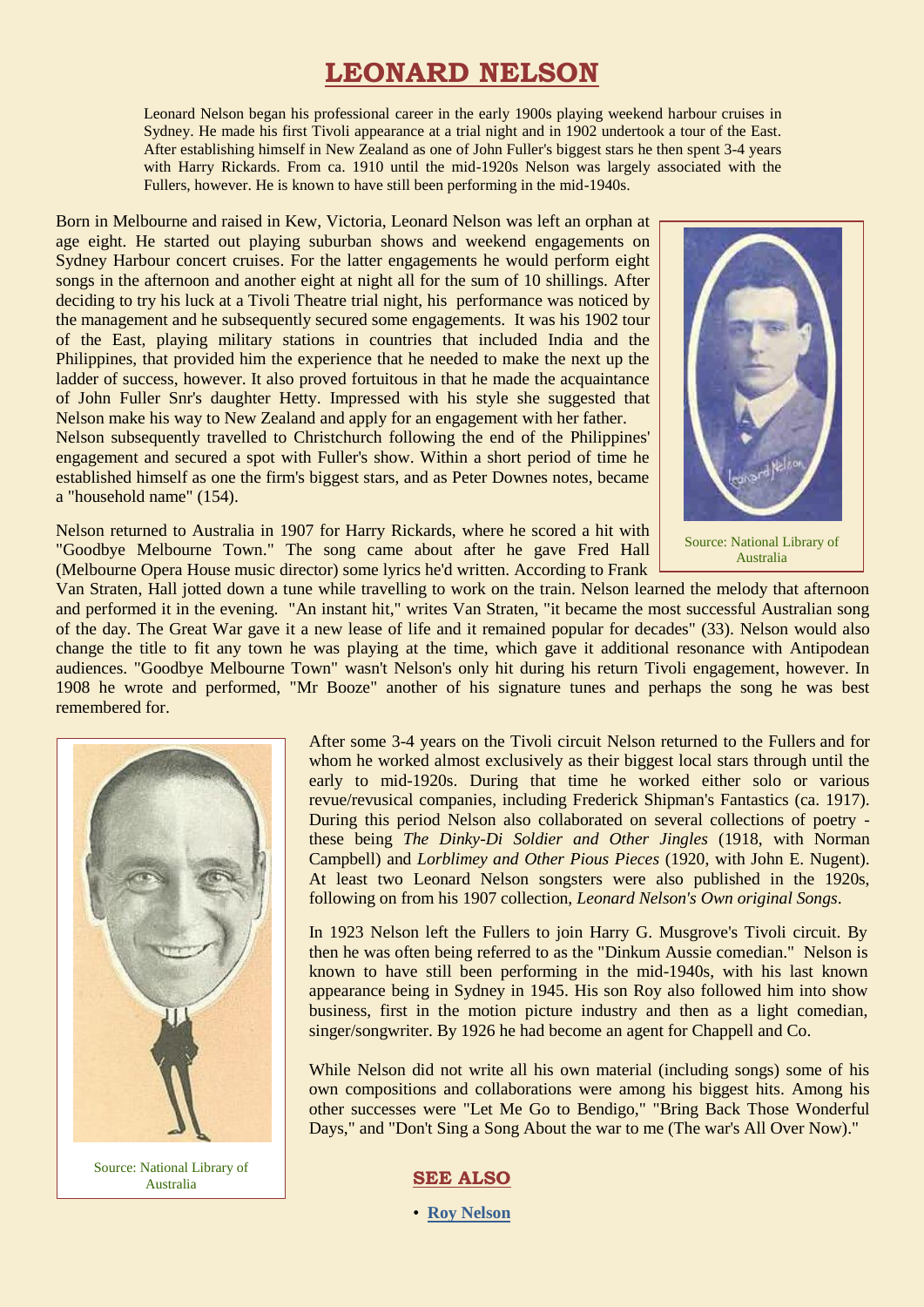## **HISTORICAL NOTES AND CORRECTIONS**

**1.** In *Shadows on the Stage* Peter Downes records that Nelson "stayed with the Fullers continuously for 15 years (154). While the popular singer was undoubtedly associated with the family-run organisation more than any other, he did not remain with them continuously for that period of time. As this biography notes, Nelson is recorded as having spent some three years with Harry Rickards between ca. 1907 and 1910 before returning to the Fullers.

Downes also writes that Nelson "retired in 1924, a little before his sixtieth birthday" (154). The first statement is now known to be incorrect given that he was still appearing on the professional stage as late as 1943 in places such as Adelaide and Perth. He is also recorded as making a special appearance at a 1945 anniversary show celebrating Sir Benjamin Fullers 60<sup>th</sup> year in show business (DNP: 28 Sept. 1945, 8). Other old time performers with him that night included Ted Tutty, Ward Lear, Bert Warne, and Doris Tindall.

While Nelson's year of birth has not yet been established, he is known to have still been alive and living in Blackheath, NSW in 1953 - evidence for this coming from a letter he wrote to the *Sunday Herald* columnist "Onlooker" (see below). If Nelson had indeed been 60 years of age in 1924, this would mean that he still touring professionally into his late 70s, which is unlikely (although not impossible).

### **FURTHER REFERENCE**

"Dinkum Australian Comedian, The." GR: Jan. (1923), 15. Djubal, Clay. "**[Nelson, Leonard](http://www.austlit.edu.au/run?ex=ShowAgent&agentId=A%231a)**." *AustLit* (2006). Downes, Peter. *Shadows on the Stage: Theatre in New Zealand the First 70 Years*. (1975), 154. Norman, Charles. *When Vaudeville Was King*. (1983), 180-81.

Van Straten, Frank. *Tivoli*. (2003), 33.



# A Pozzie In Aussie

N the course of some reabout **Australian** marks popular songs, I said recently in this column that "probably the worst one of all time was the now (happily) forgotten tune which ran: 'I've Got A Pozzie Way Down In Aussie.' The statement has evoked

this charming letter:-

Dear Onlooker,-Your paragraph about popular songs gave graph about popular songs gave<br>me a good laugh, because I was<br>responsible for the "worst one responsible for the "worst one<br>of all time"-"I've Got a Pozzie<br>in Aussie."

I composed the music and gave the idea to Beresford, the<br>"Bulletin" writer. The number was published over 30 years ago and was quite a fair seller.<br>I composed the music

and gave the idea to Beresford, the<br>"Bulletin" writer. The number was published over 30 years ago and was quite a fair seller.

I also wrote a number of<br>others quite as bad, or worse,<br>such as "Goodbye. Sydney such as "Gown." "Meet the Town," "Meet Me at the<br>G.P.O.," "Land Of My Birth,"<br>and "The Bonzer Boys From Me  $\mathbf{a}$ Aussie," and about 50 more. Some were considered by good judges to be sound, but did the audience or the publishers like them? No.

I quite agree with all you say<br>the stuff is tripe. And I feel -the stuff is tripe. sure that when the Jubilee Song<br>Parade winner turns up, it will be on a par with the rest of them.

Sincerely yours.<br>LEONARD NELSON. Blackheath.

P.S.: You have made one little error in your paragraph. "A<br>Pozzie In Aussie" is not forgotten-I received royalties on the Will post number only to-day you the return if you'd like to see it.